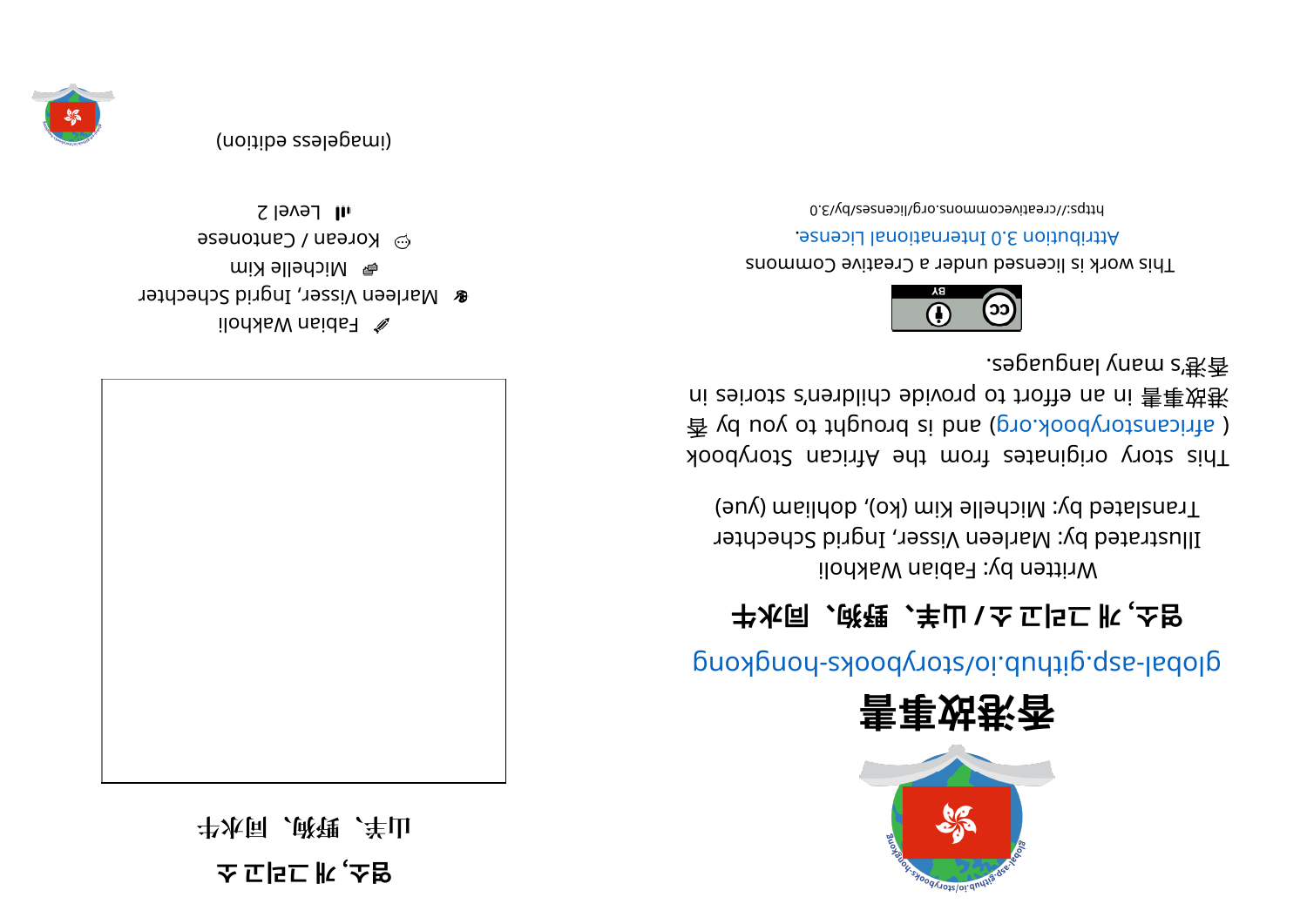

염소, 개 그리고 소는 좋은 친구였어요. 어느 날 그들은 택시를 타고 여행을 떠났어요.

山羊、野狗、同水牛係好朋友嚟㗎。有日,佢哋一 齊去坐的士。

• • •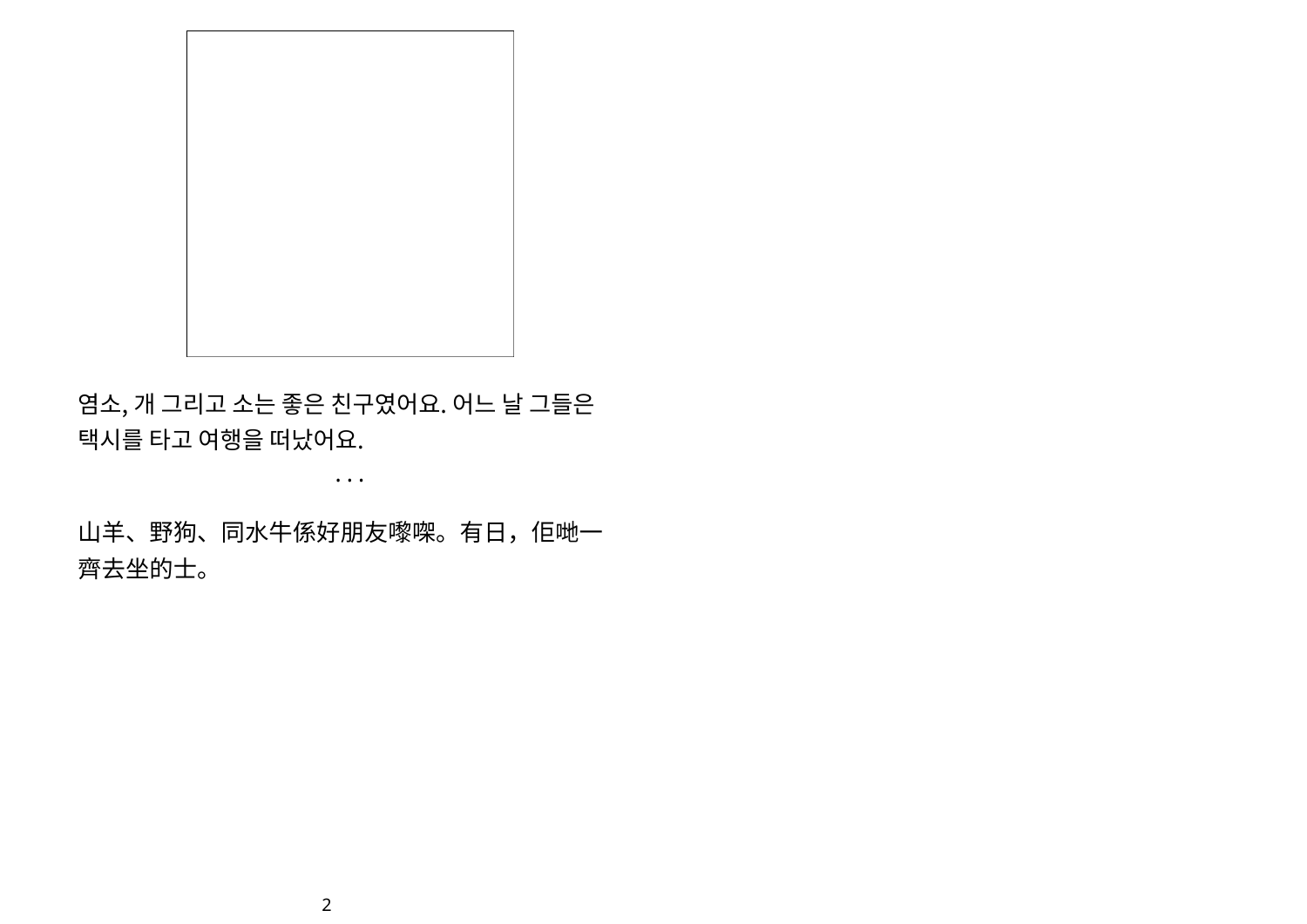

어했 고라내 을금요 시택 가사전운, 때 을했착도 이들그 . 요어냈 을금요 의녀그 는소. 요

• • •

⽔。⾶⾞交哋佢叫機司,候時嘅地的⽬咗到哋佢當 。<br><del>《</del>你郦<del>□自如</del>勒书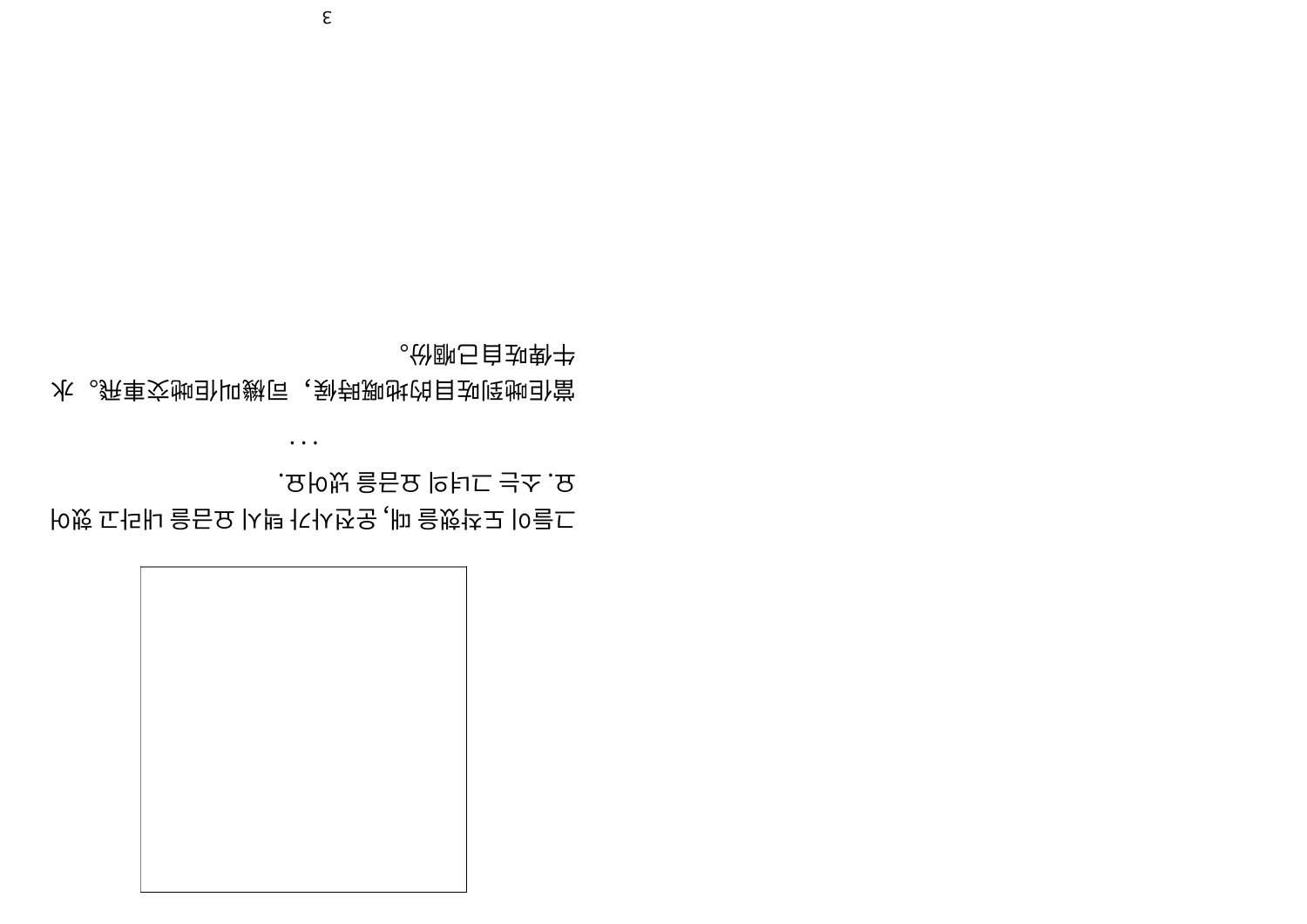

개는 조금 더 냈어요, 왜냐하면 정확한 액수가 없었어요.

• • •

野狗冇帶散紙,所以佢就俾多咗少少。

그리고 소는 차가 와도 아무렇지 않아요. 소는 자기가 요 금을 다 냈다는 걸 알아서 여유롭게 차 앞에서 길도 건너 요.

• • •

但係水牛聽到有車嚟一啲都唔會急。佢好定當噉過 馬路,因為佢知道佢已經交好晒車飛。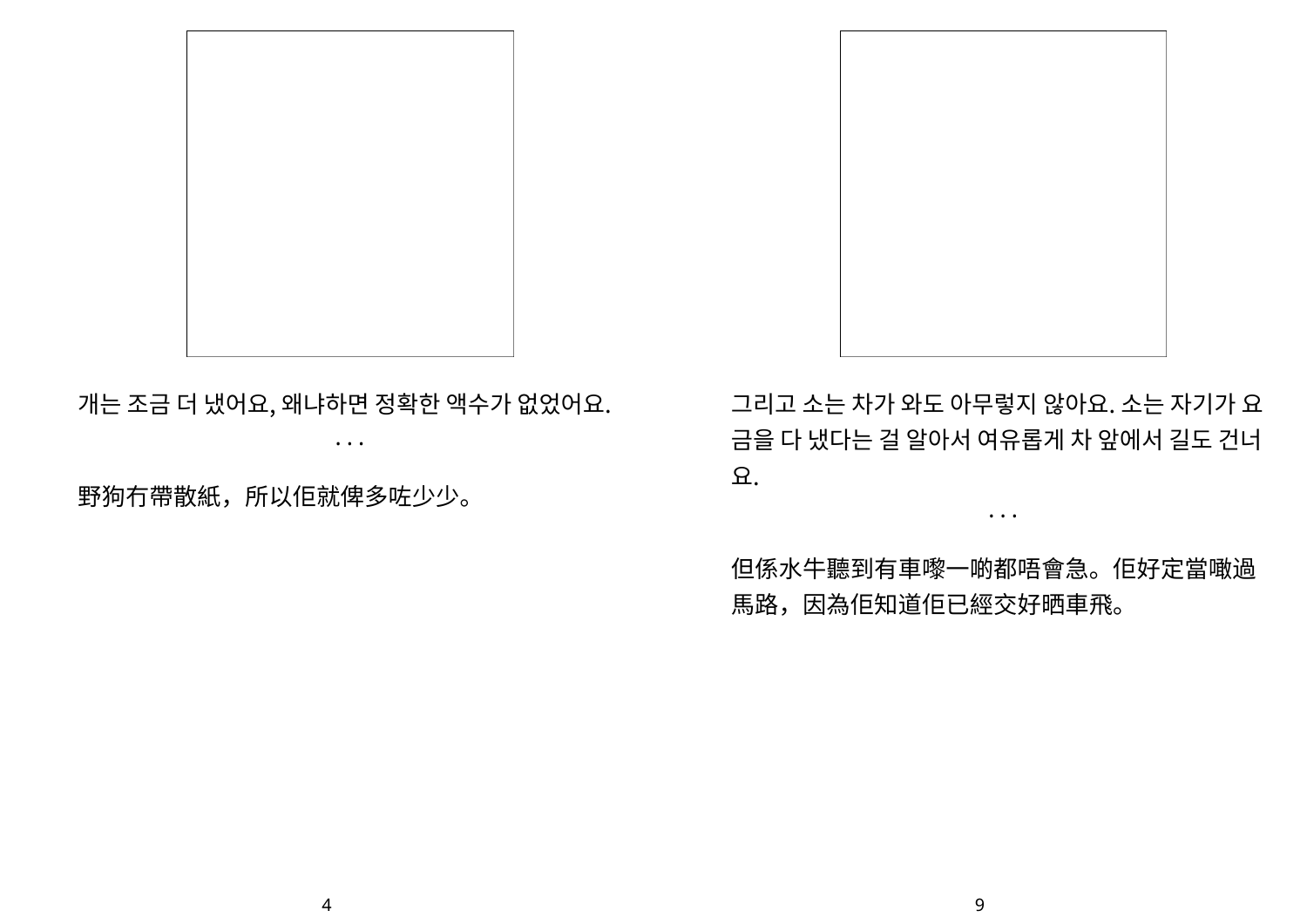## 8

市讚 心学的 法继续毁除 赫特摩奇联盟 。却<u>珠人</u>骨會掠<del></del>东車交

지내 을금요 는녀그. 요가망도 면리들 가리소 차 는소염

. 요해워서무봐까될 가포체 로죄 은않

• • •

 $^{\circ}$ 

甩⾛就錢俾冇⽺⼭到唔估,數找狗野俾要正機司

아 가소염 때할 고려주 을돈 름스거 게에개 가사기전운

• • •

. 요어쳤 망도 고않 지내 도것무



5